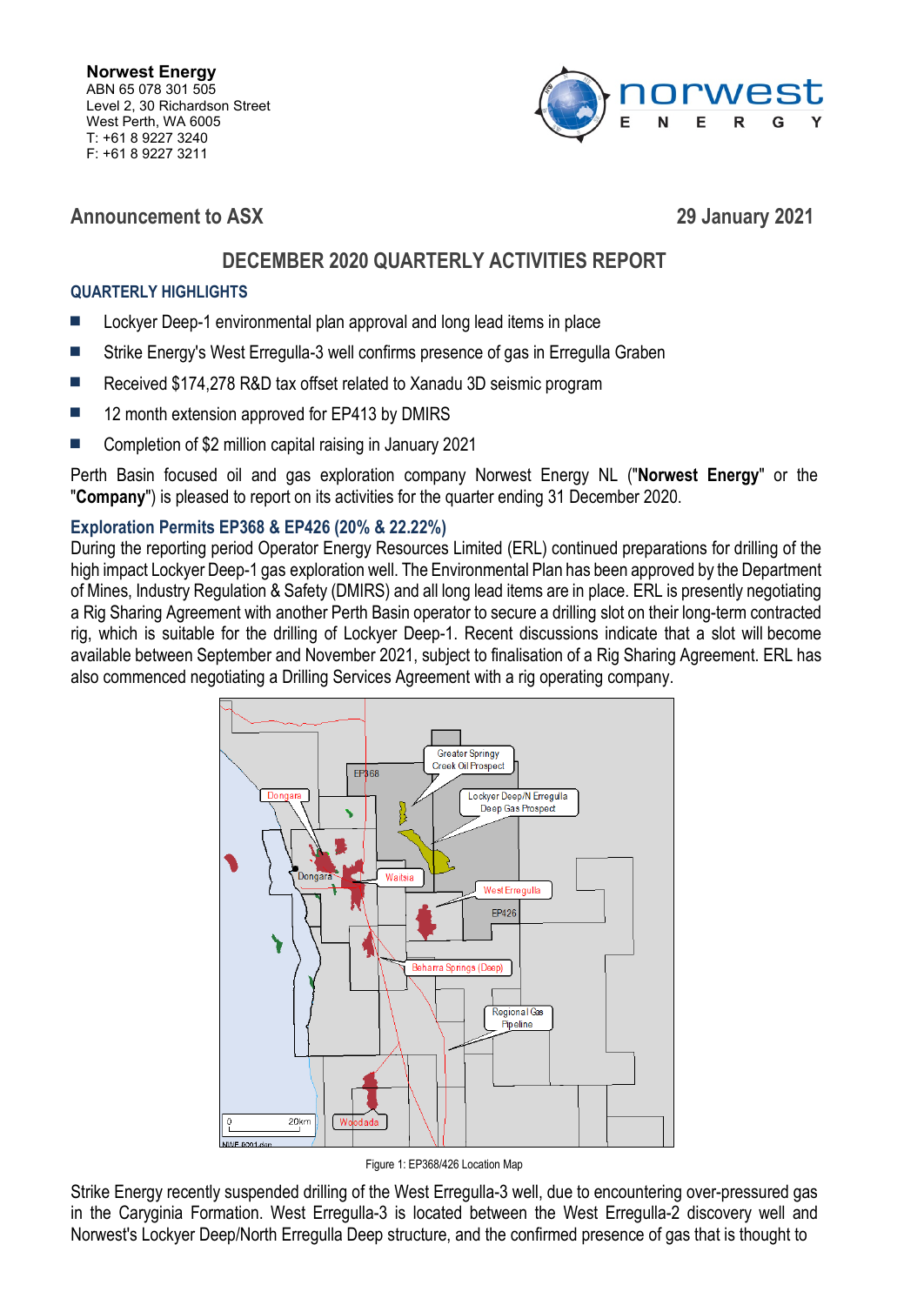be sourced from the Erregulla Graben bodes well for the Lockyer Deep-1 drilling program. Norwest is presently working to determine the effect of this result on the Geological Chance of Success and Prospective Resources for Lockyer Deep/North Erregulla Deep, and will provide further information at the appropriate time.

In addition to the Lockyer Deep/North Erregulla Deep prospect, ERL has continued a seismic data reprocessing program in order to mature the wider gas and oil prospect portfolio and inform the forward work program across the permits. The leads include the Greater Springy Creek oil prospect which, as announced on 8 July 2019, has Prospective Resources of up to 61 MMbbls oil. Norwest looks forward to providing an update when results become available.

# **TP/15 Exploration Permit (Operator, 25%)**

Significant exploration potential exists in TP/15 in the Texel oil prospect, the crest of which is mapped as being located approx. 10km to the southwest of the 2017 Xanadu oil discovery. Texel is a Permian oil play, targeting the Kingia and High Cliff Sandstones which host the prolific gas discoveries onshore, on the other side of the Beagle Ridge. Additional oil potential exists in the Dongara Sandstone and Irwin River Coal Measures, the latter being the primary reservoir of the Cliff Head oil field. Two smaller prospects are also present between Xanadu and Texel, at Xanadu West (North & South).



Figure 4: TP/15 Location Map

Additional seismic coverage is required to progress these prospects to drillable status, and as Operator of the TP/15 Joint Venture Norwest is commencing seismic feasibility studies in order to determine a cost-efficient solution to acquire 100 kms of 2D seismic in the following permit year 4.

## **EP413 Exploration Permit (Operator, 27.945%)**

Norwest Energy is in continued discussions with third parties regarding its interest in the permit, and in the meantime as Operator is managing the Joint Venture's ongoing rehabilitation commitment relating to the 2015 Arrowsmith 3D seismic survey. It is anticipated that this commitment may be fulfilled within H1 2021. A twelve month suspension & extension for the permit was approved by DMIRS during the reporting period.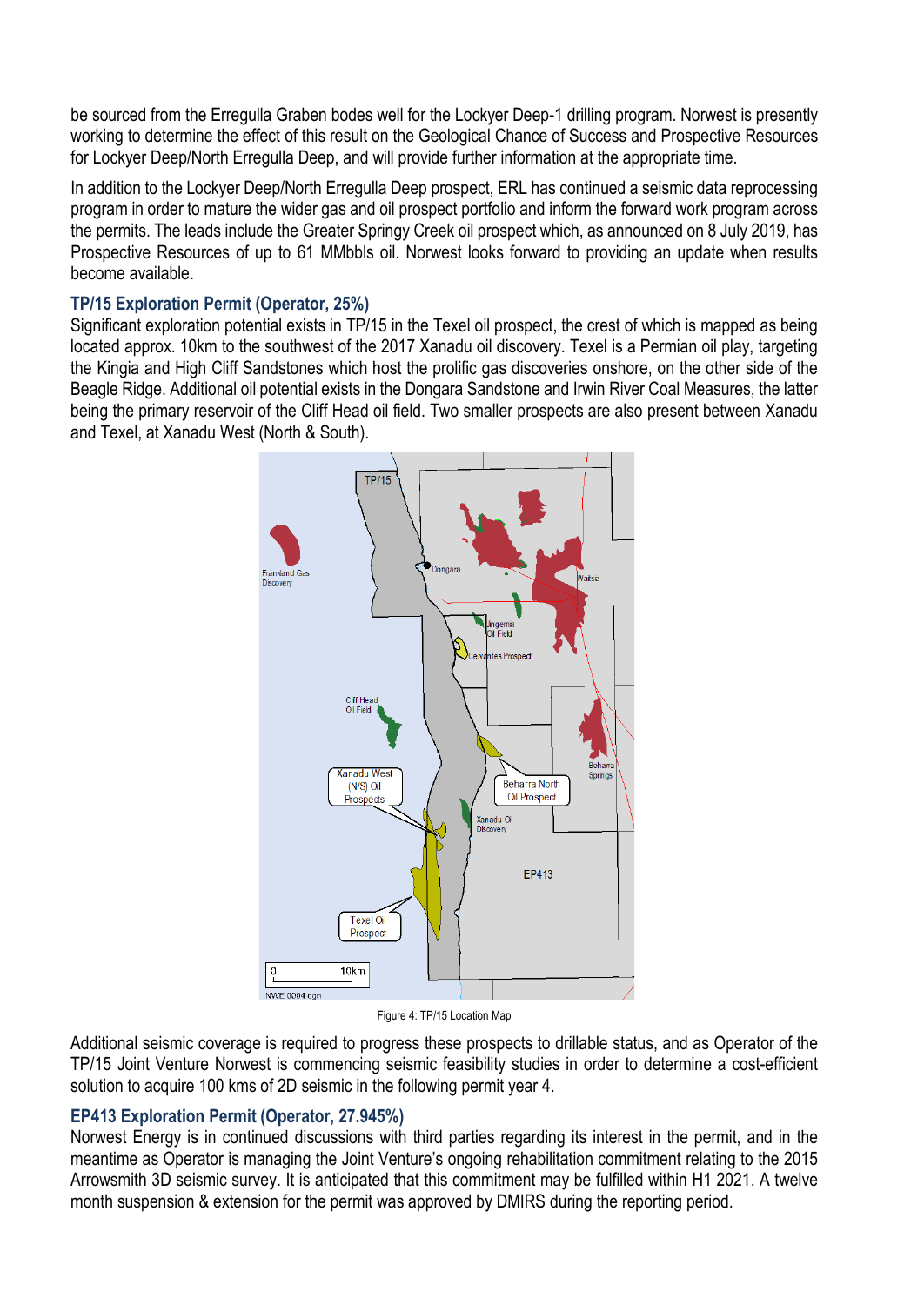### **Financial**

Cash and cash equivalents at 31 December 2020 were \$2,629,000. The Company received a cash sum as a tax offset of \$174,278 during the reporting period under the R&D Tax Incentive Scheme, related to eligible R&D expenditure associated with the Xanadu 3D TZ seismic program in FY 2020.

Subsequent to the reporting period the Company completed a \$2 million capital raising via a placement to sophisticated and institutional investors, including Norwest Energy's major shareholders. The proceeds of the placement, together with the Company's existing cash reserves, will be used to fund drilling costs associated with Norwest's 20% interest in the Lockyer Deep-1 exploration well, planning and preparation for a 3D seismic survey across EP368 and EP426 (post drilling of Lockyer Deep-1), desktop studies on exploration permit TP/15, and general working capital.

#### **Notes Pertaining to Quarterly Cashflow Report (Appendix 5B)**

**Item 2.1(d):** Capitalised exploration & evaluation costs of \$132,000 are principally comprised of evaluation and planning expenditure pertaining to EP368 and EP426.

**Item 6.1:** The aggregate amount of payments to related parties and their associates of \$120,000 relates to payments to directors, comprised of remuneration of the Managing Director and fees to the Non-Executive Directors.

#### **ASX Listing Rule 5.3.3: Tenement Details**

In accordance with ASX Listing Rule 5.3.3 the following table details Norwest Energy's interests in its oil and gas permits:

| <b>Tenement reference and location</b> | Interest at beginning of<br>quarter | Interest at end of quarter |
|----------------------------------------|-------------------------------------|----------------------------|
| <b>TP/15</b>                           | 25%                                 | 25%                        |
| Western Australia                      |                                     |                            |
| EP368                                  | 20%                                 | 20%                        |
| Western Australia                      |                                     |                            |
| EP426                                  | 22.22%                              | 22.22%                     |
| Western Australia                      |                                     |                            |
| EP413                                  | 27.945%                             | 27.945%                    |
| Western Australia                      |                                     |                            |

#### **Notes regarding Prospective Resources:**

1. Prospective Resources are the estimated quantities of petroleum that may potentially be recovered by the application of a future development project(s) and relate to undiscovered accumulations. These estimates have both an associated risk of discovery and a chance of development. Further exploration, appraisal and evaluation is required to determine the existence of a significant quantity of potentially moveable hydrocarbons.

2. The estimates of Prospective Resources included in this announcement have been prepared in accordance with the definitions and guidelines set forth in the 2007 Petroleum Resources Management System (PRMS) approved by the Society of Petroleum Engineers (SPE). The PRMS defines prospective resources as those quantities of petroleum which are estimated, as of a given date, to be potentially recoverable from undiscovered accumulations.

3. Gross Prospective Resources are 100% of the on-block volumes estimated to be recoverable from the prospect in the event that a discovery is made and subsequently developed. The Prospective Resources have been estimated deterministically.

5. The volumes reported are "unrisked" in the sense that the Geological Chance of Success (GCoS) factor has not been applied to the designated volumes.

6. The Prospective Resources reported within this ASX announcement have been estimated by Mr Dean Powell of Powell Seismic Services. Mr Powell has over 40 years of experience as a Geoscientist within the Oil & Gas Industry and is a member of Society of Exploration Geophysicists, Society of Petroleum Engineers and the Petroleum Exploration Society of Australia. Mr Powell has consented to the contents of this announcement being released to the ASX.

#### **Authorised for release to ASX by the Board of Directors.**